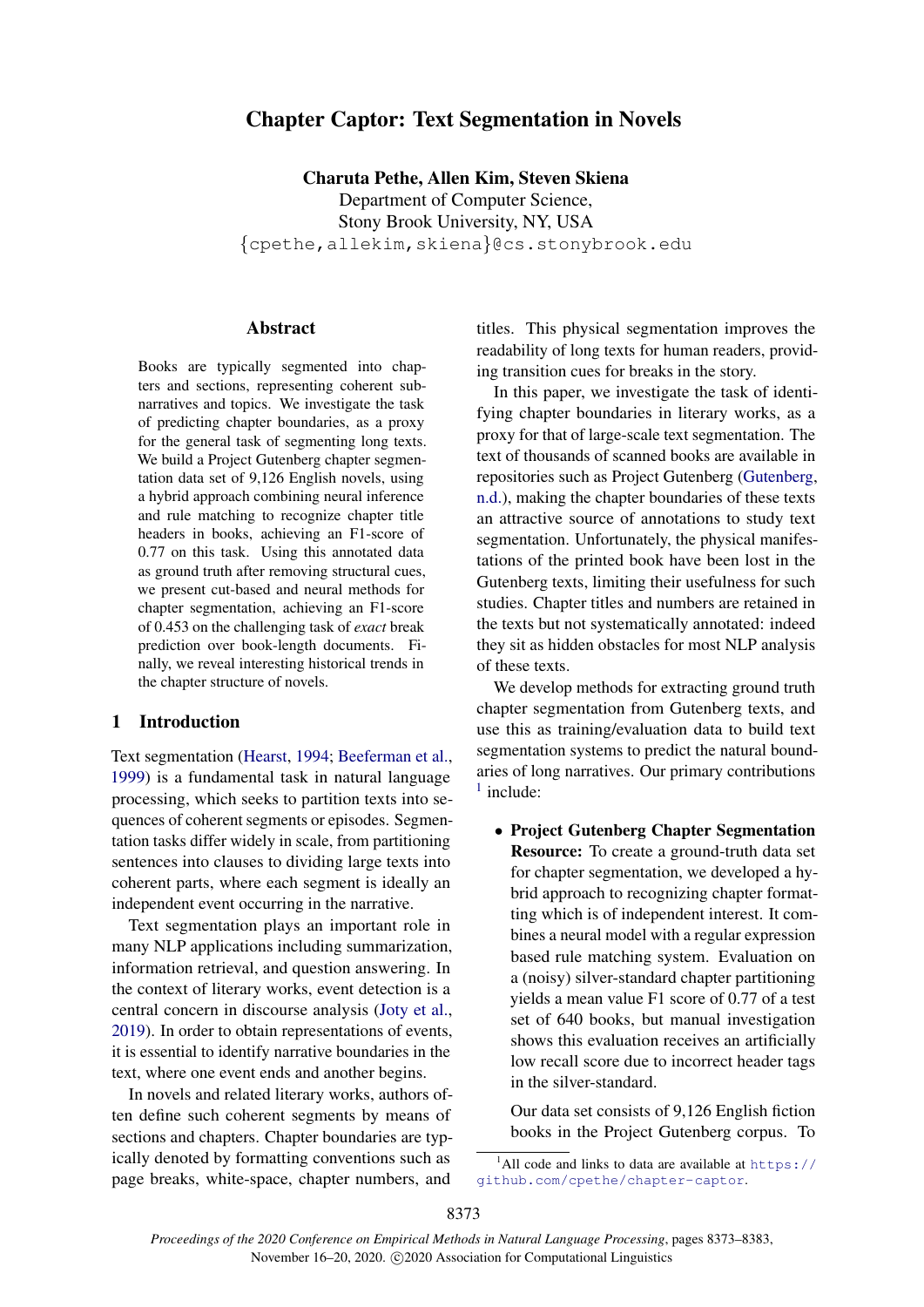encourage further work on text segmentation for narratives, we make the annotated chapter boundaries data publicly available for future research.

- Local Methods for Chapter Segmentation: By concatenating chapter text following the removal of all explicit signals of chapter boundaries (white space and header notations), we create a natural test bed to develop and evaluate algorithms for large-document text segmentation. We develop two distinct approaches for predicting the location of chapter breaks: an unsupervised weighted-cut approach minimizing cross-boundary crossreferences, and a supervised neural network building on the BERT language model [\(Devlin](#page-9-4) [et al.,](#page-9-4) [2019\)](#page-9-4). Both prove effective at identifying likely boundary sites, with F1 scores of 0.164 and 0.447 respectively on the test set.
- Global Break Prediction using Optimization: Social conventions encourage authors to maintain chapters of modest yet roughly equal length. By incorporating length criteria into the desired optimization criteria and using dynamic programming to find the best global solution enables us to control how important it is to keep the segments equal. We find that a balance between equal segments and modelinfluenced segments gives us the best segmentation, with minimal error. Indeed, augmenting the BERT-based local classifier with dynamic programming yielded an F1 score of 0.453 on the challenging task of *exact* break prediction over book-length documents, while simultaneously beating challenging baselines on two other error metrics.

Incorporating chapter length criteria require an independent estimate of the number of chapters in a given text. We demonstrate that there are approximately five times as many likely break candidates as there are chapter breaks in the weighted cut approach, reflecting the number of sub-events within an average book chapter.

• Historical Analysis of Segmentation Conventions – We exploit our data analysis of segmented books in two directions. We demonstrate that novels grew in length to an average of roughly 30 chapters/book by 1800, and retained this length until 1875 before beginning

a steady decline. Second, an analysis of regular expression patterns reveal the wide variety of chapter header conventions and which forms dominate.

### 2 Previous Work

Many approaches have been developed in recent years to address variants of the task of identifying structural elements in books.

[McConnaughey et al.](#page-9-5) [\(2017\)](#page-9-5) attempt this task at the page-level, by assigning a label (e.g. Preface, Index, Table of Contents, etc.) to each page of the book. [Wu et al.](#page-10-0) [\(2013\)](#page-10-0) address the task of recognizing and extracting tables of contents from book documents, with a focus on identifying its style. Participants of the Book Structure Extraction competition at ICDAR 2013 [\(Doucet](#page-9-6) [et al.,](#page-9-6) [2013\)](#page-9-6) attempted to use various approaches for the task. These include making use of the table of contents, OCR information, whitespace, and indentation. Déjean and Meunier [\(2005\)](#page-9-7) present approaches to identify a table of contents in a book, and Déjean and Meunier  $(2009)$  attempt to structure a document according to its table of contents.

However, our approach relies only on text, and does not require positional information or OCR coordinates to extract front matter and headings from book texts.

For text segmentation, many approaches have been developed over the past years, suitable for different types of data, such as news articles, scientific article, Wikipedia pages, and conversation transcripts.

The TextTiling algorithm [\(Hearst,](#page-9-0) [1994\)](#page-9-0) makes use of lexical frequency distributions across blocks of a fixed number of words. Dotplotting [\(Reynar,](#page-10-1) [1994\)](#page-10-1) is a graphical technique to locate discourse boundaries using lexical cohesion across the entire document.

[Yamron et al.](#page-10-2) [\(1998\)](#page-10-2) and [Beeferman et al.](#page-9-1) [\(1999\)](#page-9-1) propose methods to identify story boundaries in news transcripts.

The C99 algorithm [\(Choi,](#page-9-9) [2000\)](#page-9-9) uses a global lexical similarity matrix and a ranking scheme for divisive clustering. [Choi et al.](#page-9-10) [\(2001\)](#page-9-10) further proposed the use of Latent Semantic Analysis (LSA) to compute inter-sentence similarity.

[Utiyama and Isahara](#page-10-3) [\(2001\)](#page-10-3) proposed a statistical model to find the maximum probability segmentation. The Minimum Cut model [\(Barzilay](#page-9-11) [and Malioutov,](#page-9-11) [2006\)](#page-9-11) addresses segmentation as a graph partitioning task.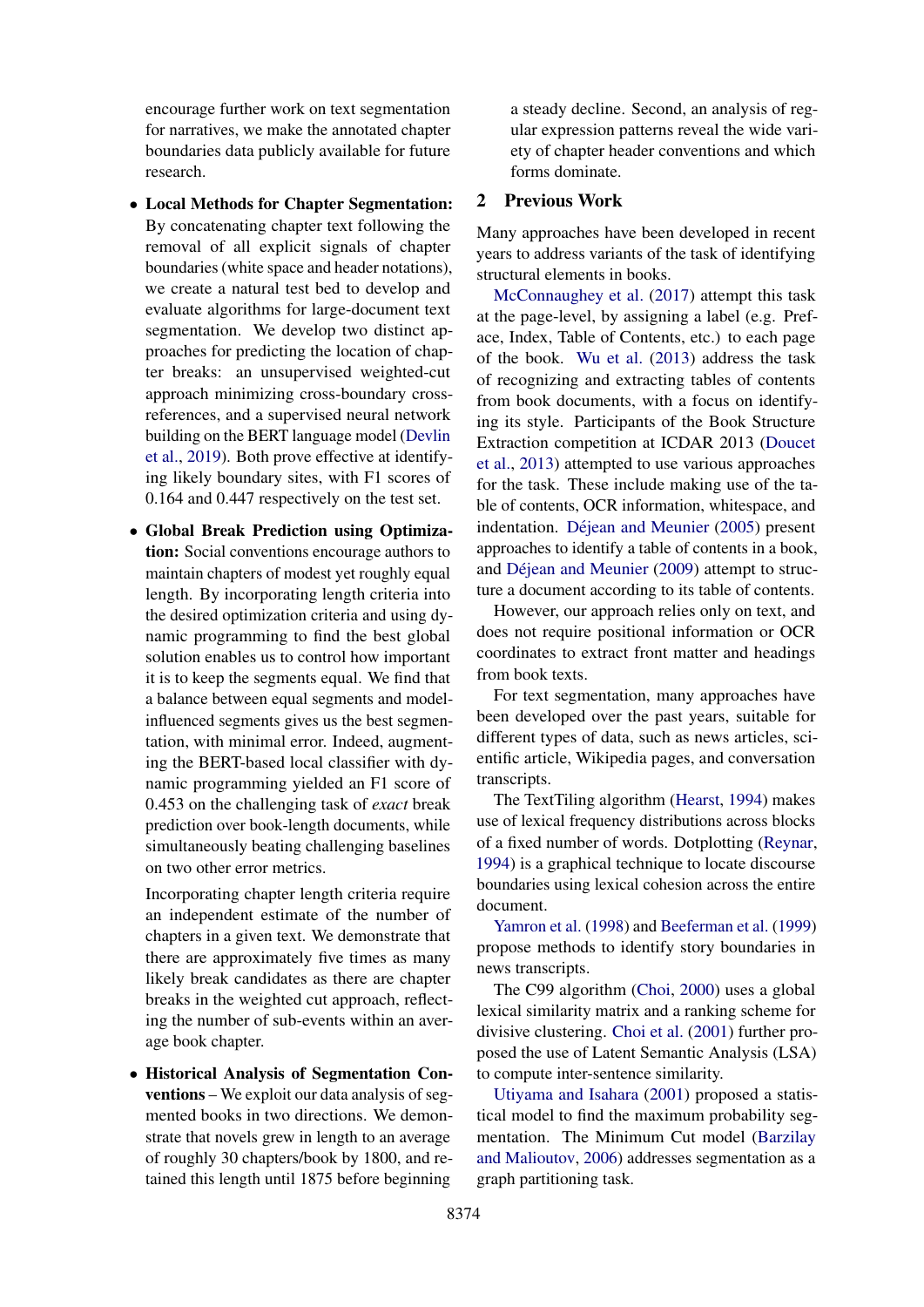This problem has also been addressed in a Bayesian setting [\(Eisenstein and Barzilay,](#page-9-12) [2008;](#page-9-12) [Eisenstein,](#page-9-13) [2009\)](#page-9-13). TopicTiling [\(Riedl and Biemann,](#page-10-4) [2012\)](#page-10-4) is a modification of the TextTiling algorithm, and makes use of LDA for topic modeling.

Segmentation using sentence similarity has been extensively explored using affinity propagation [\(Kazantseva and Szpakowicz,](#page-9-14) [2011;](#page-9-14) [Sakahara](#page-10-5) [et al.,](#page-10-5) [2014\)](#page-10-5). More recent approaches [\(Alemi and](#page-9-15) [Ginsparg,](#page-9-15)  $2015$ ; Glavaš et al.,  $2016$ ) involve the use of semantic representations of words to compute sentence similarities. [Koshorek et al.](#page-9-17) [\(2018\)](#page-9-17) and [Badjatiya et al.](#page-9-18) [\(2018\)](#page-9-18) propose neural models to identify break points within the text.

[Sims et al.](#page-10-6) [\(2019\)](#page-10-6) address the slightly different, but relevant task of event prediction using a neural model, on a human-annotated dataset of short events.

# 3 Header Annotation

In order to create a ground-truth dataset for chapter segmentation, we first build a system to recognize chapter headings, using a hybrid approach combining a neural model with a regular expression (regex)-based rule matching system.

### 3.1 Data

In the absence of human-annotated gold standard data with annotated front matter and chapter headings, we derive silver-standard ground truth from Project Gutenberg. We identify 8,400 English fiction books available in HTML format, and extract (noisy) HTML header elements from these books. We use a train-test split of 90-10%.

#### 3.2 Methodology

<span id="page-2-0"></span>

Figure 1: Header Annotation Pipeline

The annotation pipeline has five components, as shown in Figure [1.](#page-2-0) First, we make use of whitespace cues and string matching for keywords such as 'Preface', 'Table of contents' etc. to identify front matter. We tag all such content up to the first chapter heading as the front matter, and identify the remaining content as body.

#### 3.2.1 BERT Inference

We fine-tune a pretrained BERT model [\(Devlin](#page-9-4) [et al.,](#page-9-4) [2019\)](#page-9-4) with a token classification head, to identify the lines which are likely to be headers.

Training: For each header extracted from the Project Gutenberg HTML files, we append content from before and after the header, to generate training sequences of fixed length. We empirically select a sequence length of 120. We use a custom BERT Cased Tokenizer with a special token for the newline character, to tokenize the input sequences. The training samples are of the format:

Sequence:  $[p_1, ..., p_x, h_1, ..., h_k, q_1, ..., q_u]$ 

Labels:  $[0, \ldots, 0, 1, \ldots, 1, 0, \ldots, 0]$ where  $p_1, ..., p_x$  are x tokens before the header,  $h_1, ..., h_k$  are k tokens from the header, and  $q_1, \ldots, q_y$  are y tokens after the header. x and y are randomly generated numbers, such that  $x+k+y=$ 120. This is done in order to prevent header tokens from appearing only in the center of the input sequence.

We fine-tune a pre-trained model for token classification using headers from 6,515 books in our training set for 4 epochs using the BertAdam optimizer. A compute server with a 2.30 GHz CPU and TeslaV100 GPU was used for all experiments.

Inference: For inference on a test set example, we tokenize the text using the custom BERT Cased Tokenizer, and use the model to generate a confidence score for each token. We do this using a sliding window approach, wherein we run inference on a text window of 120 tokens, and slide the window forward by 60 tokens in each iteration. We then perform token-wise max pooling to obtain a single confidence score per token. Further, we detokenize the output by concatenating sub-word tokens and mean-pooling their confidence scores.

We choose the top 10% tokens with the highest confidence scores, and use the lines containing these tokens as potential header candidates for regex matching.

#### 3.2.2 Regex Rule Matching

We compile a list of regular expressions for constituent elements in chapter headings:

• Keywords like 'Chapter', 'Section', 'Volume'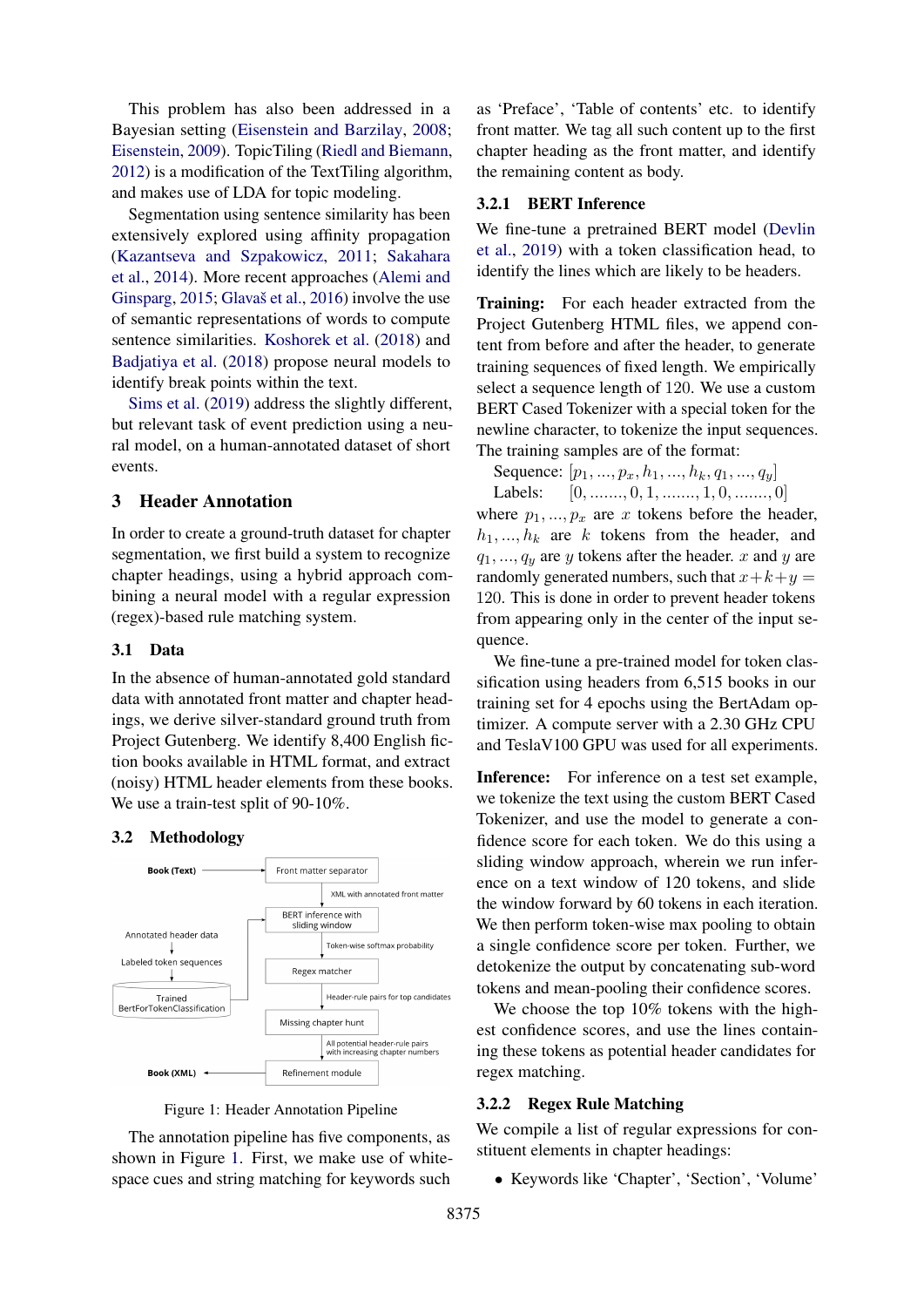- Punctuation marks and whitespace
- Title (uppercase and mixed case)
- Roman numerals (uppercase and lowercase)
- Cardinal, ordinal, and digital numbers.

Using the rules for these constituent elements, we further generate a list of 1,015 regex rules for valid permutations of these elements.

For every potential header candidate generated using the BERT model, we pick the best matching regex rule as the longest rule that captures constituent elements in order of priority, and discard the candidate if there is no matching rule.

### 3.2.3 Missing Chapter Hunt

Once we have the list of candidates and their corresponding matching rules, we search for chapter headings the BERT model may have missed. For each matched rule that contains a number in some format, we search for chapter headings in the same format with the missing number. In order to account for chapter numbering restarts in different sections of the book, we search for missing headers within all increasing subsequences in the list of chapter numbers found.

### 3.2.4 Refinement

We get rid of false positive matches, by removing headers between consecutive chapter numbers, which do not match the same rule.

### 3.3 Evaluation

Table [1](#page-3-0) shows the stage-wise performance of the annotation pipeline. Stage 1 contains all candidates generated using the BERT model, Stage 2 contains headers predicted after applying regex rules and searching for missing chapters, Stage 3 contains headers after removing false positives.

<span id="page-3-0"></span>

| <b>Stage   Precision   Recall</b> |      | F1                 |
|-----------------------------------|------|--------------------|
| 0.02                              | 0.67 | $\vert 0.05 \vert$ |
| 0.75                              | 0.79 | 0.76               |
| 0.78                              | 0.78 | 0.77               |

Table 1: Stage-wise performance for header annotation

Figure [2](#page-3-1) shows the distribution of evaluation metrics on the test set of 640 books, evaluated on the ground truth extracted from HTML files. The mean value of the F1 score is 0.77. Manual investigation of a sub-sample of the test set shows that several books get a low recall score due to false negatives, caused due to incorrect header tags in the

<span id="page-3-1"></span>

Figure 2: F1 score distribution for 640 test set books

silver-standard ground truth. Thus we have even greater confidence in our testbed than the F1-score suggests.

#### 3.4 Popularly used rule formats

<span id="page-3-2"></span>

Figure 3: Number of books in which the most frequent header formats occur the most frequently

For each book, we count the number of occurrences of each header format. Figure [3](#page-3-2) shows the number of books in which the respective header format occurs most frequently, namely "Chapter # TITLE".

#### 3.5 Historical Trends

<span id="page-3-3"></span>

Figure 4: Trend in the number of chapters in a book Figure [4](#page-3-3) presents the number of chapters in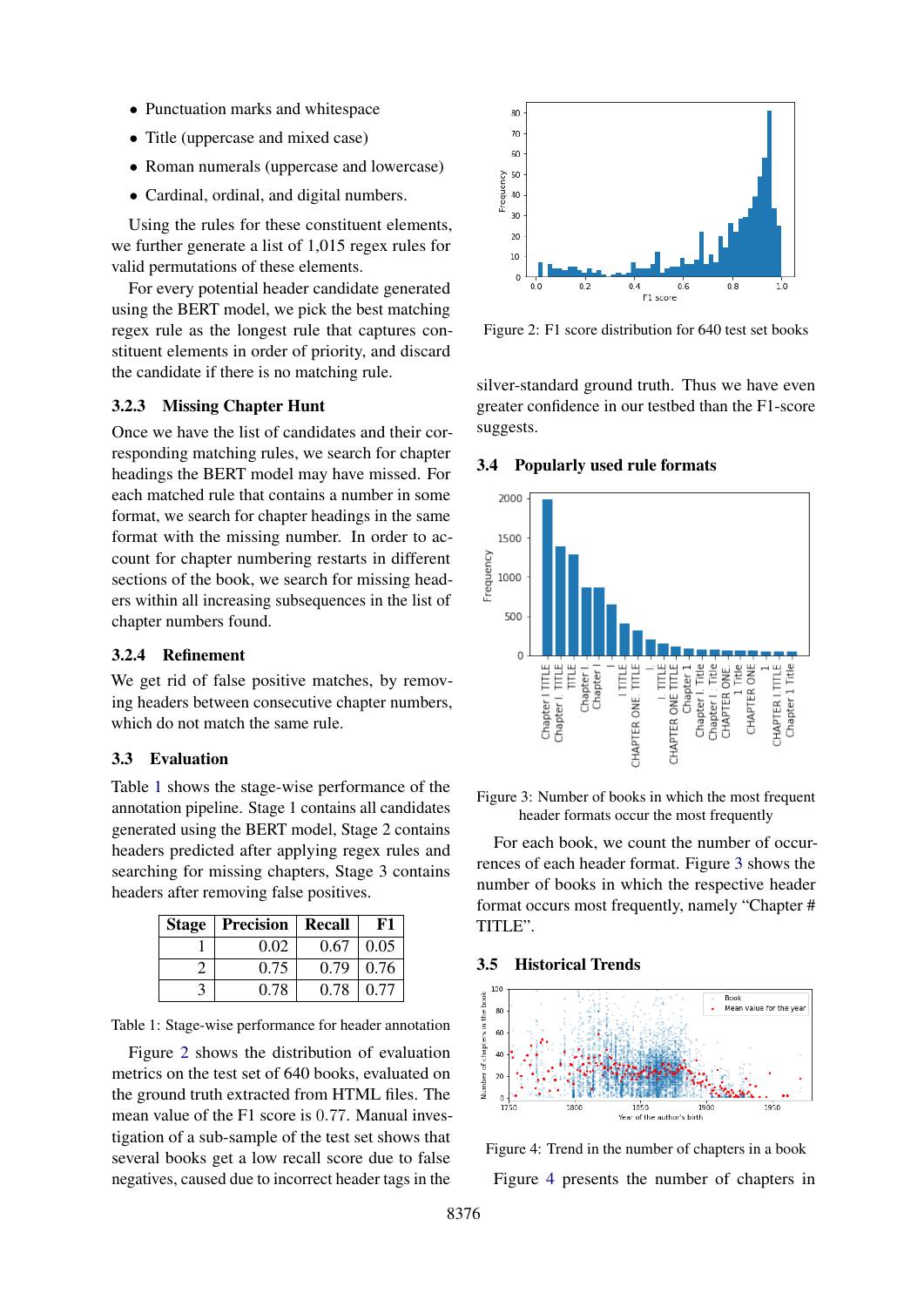each book as obtained by our annotation pipeline, against the author's year of birth. For authors born before 1875, novels were roughly 30 chapters long, after which there has been a steady decline in the number of chapters per book.

### 4 Local Methods for Segmentation

After removing all explicit signals of chapter boundaries from the texts, we now evaluate algorithms for segmenting text into chapters.

We formulate our task as follows:

Given: Sentences  $S_0, S_1, ..., S_{N-1}$  in the book, and  $P$ , the number of breaks to insert

#### Compute: P break points

 $B_0, B_1, ..., B_{P-1} \in \{0, 1, ..., N-1\}$  corresponding to chapter breaks.

### 4.1 Weighted Overlap Cut (WOC)

The motivation behind this technique is based on the intuition that chapters are relatively selfcontained in the words that they use. For example, consider a chapter that refers to a "cabin in the woods". We would expect references to this cabin to be higher within the same chapter as compared to other chapters. Hence, our hypothesis is that there will be fewer words in common across a break point separating two chapters, as compared to words within the same chapter.

Considering sentences as nodes, and common words as edges, we can compute the density of a potential break point as the sum of the number of edges going across it, weighted by their distance from the break point. As per our hypothesis, we expect the break point between two chapters to appear as local minima in density as a function of sentence number.

We restrict potential break points to the points between paragraphs, and compute the local minima in density. For each local minimum, we compute its prominence as the vertical distance between the minimum and its highest contour line. We then pick the top P most prominent local minima as the break points.

Note that the same hypothesis can also be made at the paragraph level. However, a major limitation of this approach is that paragraph sizes vary widely, ranging from a single word to a considerably huge block of text. Hence, we have taken the approach of computing sentence-level density and then restricting the potential break points to points between paragraphs.

Preprocessing: We use the Stanford CoreNLP pipeline [\(Manning et al.,](#page-9-19) [2014\)](#page-9-19) for sentence tokenization and lemmatization. We consider paragraphs as text separated by two or more newline characters.

**Computation:** For every potential break point  $i$ between sentences  $S_i$  and  $S_{i+1}$ , we compute the density of the break point, which is essentially a weighted sum of the number of overlapping word lemmas within a certain window before and after the break point (weighted by the distance of the word occurrence from the break point). We compute the density  $d_i$  of break point candidate i as:

$$
d_i = \sum_{x=i-w}^{i} \left( \sum_{y=\max(x+1,i)}^{x+w} \frac{\text{overlap}_{xy}}{|i-x||i-y|} \right)
$$

where w is the window size and overlap<sub>xy</sub> is the number of common lemmas in sentences  $S_x$  and  $S_y$ , excluding stopwords and punctuation. (Note that we use only valid sentence indices during summation, considering the first and last sentences of the book as cutoffs.)

Experiments: We perform experiments on 2,546 books in the test set, using window sizes of 50, 100, 150, and 200 sentences.

Figure [5a](#page-5-0) shows the computed densities and local minima for window size 200, for a sample book (*"The Rover Boys Out West"*, by Edward Stratemeyer). The figure shows that chapter breaks roughly correspond to prominent local minima in density.

#### 4.2 BERT for Break Prediction (BBP)

We fine-tune a pre-trained BERT model for the Next Sentence Prediction task, to classify pairs of sequences in which the second sequence is a coherent continuation of the first. Intuitively, for text sequences which are separated by a chapter break, we expect the second sequence to not be a continuation of the first, i.e. the output label should be 0. Whereas for consecutive text sequences within the same chapter, the output label should be 1, denoting that it is a logical continuation.

Training: We generate training sequences from 7,582 books in the training set. We generate training examples in the following format:

[CLS]<Seq A>[SEP]<Seq B>[SEP]

To generate negative training samples (i.e. class 0, meaning chapter break), we consider all the chapter boundaries, and construct the input using the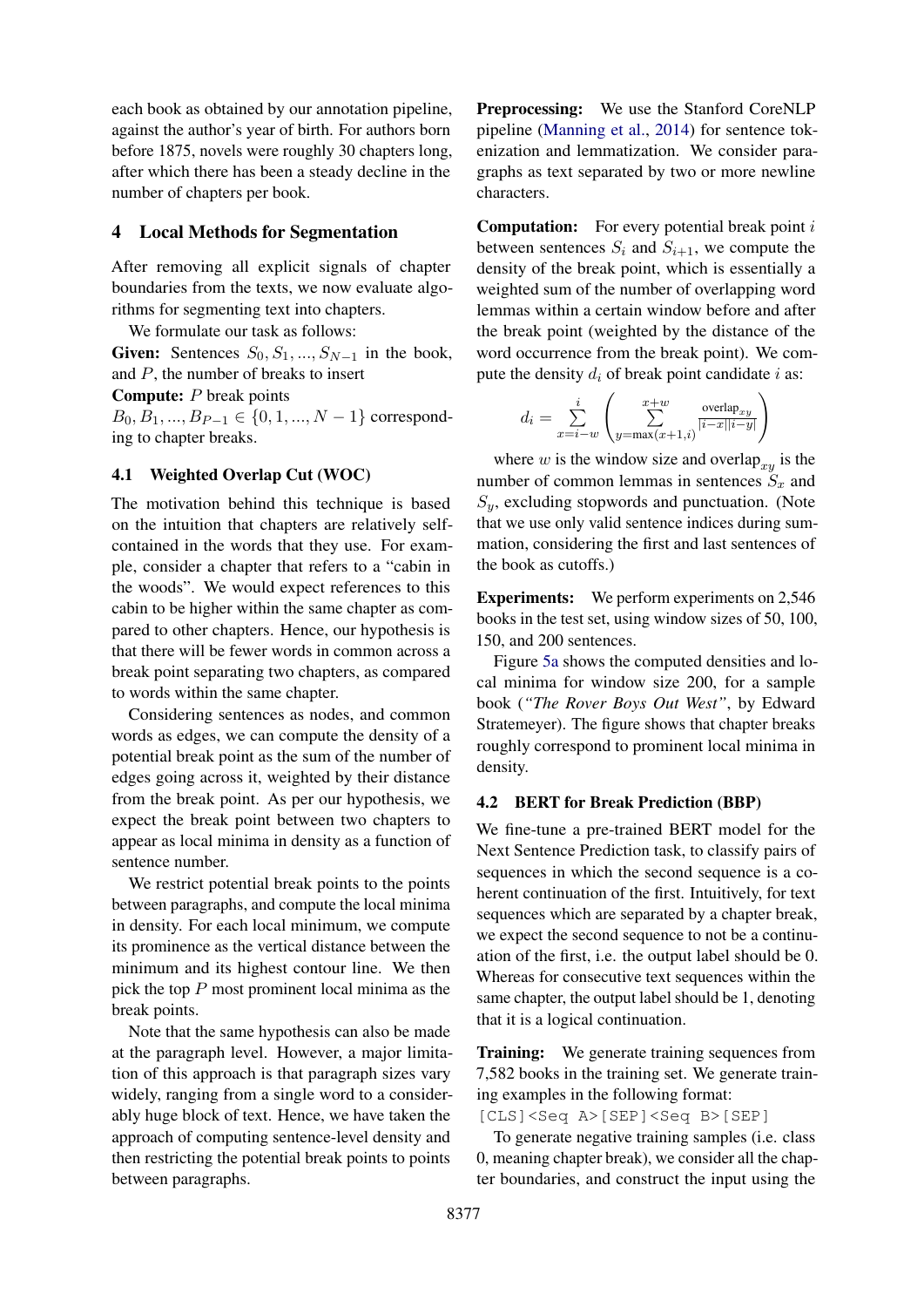<span id="page-5-0"></span>

(b) Processed BERT confidence scores

Figure 5: Breakpoint probability scores as a function of sentence number, for a sample book (*"The Rover Boys Out West"*, by Edward Stratemeyer). Vertical red lines denote chapter breaks in ground truth. Predictions are computed using the dynamic programming approach (described in Section [5\)](#page-6-0) with  $\alpha = 0.8$ .

text just before the chapter break as Seq A, and text just after the break as Seq B. To generate positive training samples (i.e. class 1, meaning no break) we consider the break points between paragraphs within the same chapter, and construct the input sequence similarly. We use these sequence pairs to fine-tune a pre-trained model for next sentence prediction. Note that class 0 is of interest to us in this task, as lack of continuity between the sequences denotes the possibility of a chapter break.

Inference: During inference on a book, we consider all break points between paragraphs, and generate input sequences as described above. We run each pair of input sequences through the classifier, and generate confidence scores per class. We then use the confidence score for class 0 as the probability of a break. We select the top  $P$  break points with the highest confidence scores.

Experiments: We perform experiments using the following variants of training sequences to finetune the BERT model:

- *Single paragraph:* We use only one paragraph from before, and one paragraph from after the break point.
- *Full window:* We use 254 tokens each, from

before and after the break point. (If the paragraph length exceeds 254 tokens, we cut off the text before/after that point, depending on which side the paragraph lies.)

Figure [5b](#page-5-0) shows the modified BERT scores for the full window configuration, for a sample book in the test set. The figure shows that BERT is able to capture points close to chapter breaks in most cases, indicating a good recall as well as precision.

#### 4.3 Evaluation

We evaluate our algorithms using three metrics:

 $P_k$  [\(Beeferman et al.,](#page-9-1) [1999\)](#page-9-1): To compute this metric,  $k$  is set to half of the average true segment size. Using a moving window of length  $k$ , a penalty is computed based on whether the two ends of the window are in the same or different segments, and whether the ground truth segmentation is in agreement.

WindowDiff (WD) [\(Pevzner and Hearst,](#page-9-20) [2002\)](#page-9-20): This metric also uses a moving window, and compares the number of ground truth segmentation boundaries that fall in the window, with the number of boundaries assigned by the algorithm. A penalty is added if the counts are not equal.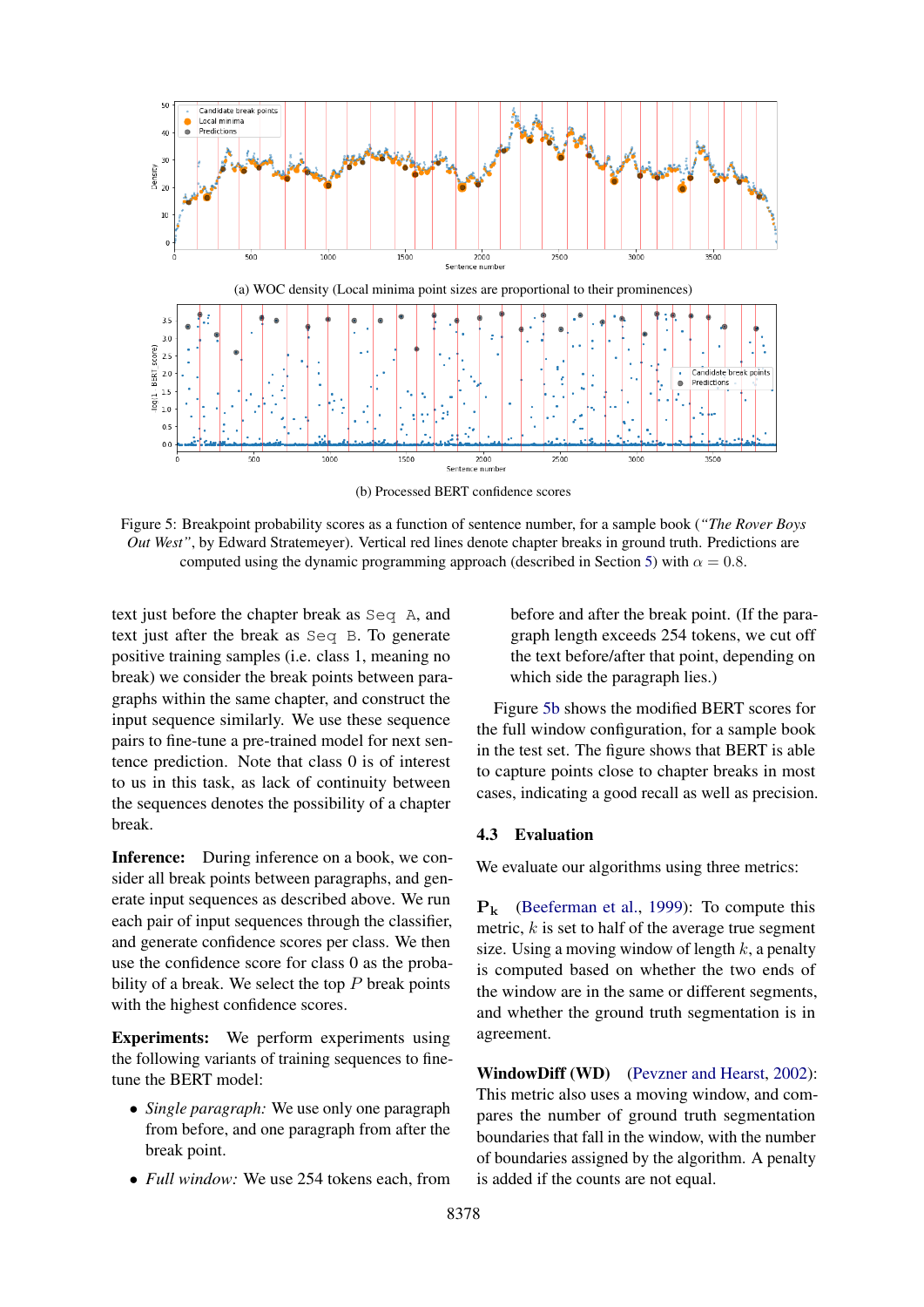F1 score : We use the F1 score to evaluate *exact* break prediction, and consider a match only if the break matches with the ground truth exactly, i.e. predictions near the true break points are not counted.

Lower values of  $P_k$  and WindowDiff, and a high value for F1 score are indicative of better performance.

Table [2](#page-6-1) shows the evaluation metrics  $P_k$ , WD (WindowDiff), and the F1 score for the WOC and BBP configurations described above.

<span id="page-6-1"></span>

| <b>Algorithm</b>          | $P_k$ | WD    | F1    |
|---------------------------|-------|-------|-------|
| <b>Equidistant breaks</b> | 0.482 | 0.492 | 0.052 |
| TextTile (Hearst, 1994)   | 0.587 | 0.714 | 0.085 |
| C99 (Choi, 2000)          | 0.493 | 0.517 | 0.049 |
| P(Badjatiya et al., 2018) | 0.485 | 0.555 | 0.111 |
| L(Badjatiya et al., 2018) | 0.493 | 0.569 | 0.087 |
| WOC (window=50)           | 0.442 | 0.465 | 0.144 |
| $WOC$ (window= $100$ )    | 0.425 | 0.450 | 0.158 |
| $WOC$ (window= $150$ )    | 0.418 | 0.447 | 0.162 |
| WOC (window=200)          | 0.416 | 0.446 | 0.164 |
| BBP (single para.)        | 0.454 | 0.509 | 0.126 |
| BBP (full window)         | 0.303 | 0.384 | 0.447 |

Table 2: Evaluation metrics for chapter break insertion approaches (For  $P_k$ , WD: lower is better. For F1: higher is better.)

We compare our approaches against the following baselines:

- Equidistant: We divide the book into  $P +$ 1 segments, such that each segment has the same number of sentences.
- TextTiling: We run the TextTiling algorithm [\(Hearst,](#page-9-0) [1994\)](#page-9-0), using mean words per sentence as pseudosentence size, and number of paragraphs as block size for each book. The average number of breaks per book inserted by this algorithm is 574, which clearly does not reflect the actual number of chapters, resulting in poor performance.
- C99: We run the C99 algorithm [\(Choi,](#page-9-9) [2000\)](#page-9-9) on our dataset, and choose the first P breaks obtained while performing divisive clustering.
- Perceptron (P): We train a 3-layer baseline perceptron model with 300 neurons in each layer, for 10 epochs, as described by [Bad](#page-9-18)[jatiya et al.](#page-9-18) [\(2018\)](#page-9-18). We use mean-pooled 300 dimensional word2vec embeddings [\(Mikolov](#page-9-21) [et al.,](#page-9-21) [2013\)](#page-9-21) trained on the Google News dataset, as input to the perceptron.

• LSTM (L): We train a neural model as described by [Badjatiya et al.](#page-9-18) [\(2018\)](#page-9-18), using the same pre-trained word2vec embedding matrix. The network consists of an Embedding layer, followed by an LSTM layer, a dropout layer, a dense layer and finally, a sigmoid activation layer.

Our models outperform the baselines on all metrics, with the BERT (full window) model for break prediction model giving the best results. The approaches by [Reynar](#page-10-1) [\(1994\)](#page-10-1) and [Utiyama and Isa](#page-10-3)[hara](#page-10-3) [\(2001\)](#page-10-3), and the neural models proposed by [Badjatiya et al.](#page-9-18) [\(2018\)](#page-9-18) and [Koshorek et al.](#page-9-17) [\(2018\)](#page-9-17) are global models, and are prohibitively expensive on long documents.

# <span id="page-6-0"></span>5 Global Break Prediction

In the approaches described above, we simply select the highest scoring  $P$  points. However, this selection does not conform to spatial constraints. For example, the model may place two breaks close to one another, when realistically, chapter breaks are spaced fairly apart in practice.

To validate this, we compute the coefficient of variance (CV) for each book, in terms of the number of sentences per chapter. Figure [6](#page-6-2) shows the distribution of the CV over all books in our dataset. Most books in our dataset have a low CV (distributions with CV less than 1 are considered to be low-variance), reflecting the fact that chapters breaks are spaced fairly equally apart.

<span id="page-6-2"></span>

Figure 6: Frequency of distribution for the coefficient of variance of number of sentences per segment

Hence, we propose a dynamic programming approach, in order to incorporate a weight for keeping the chapter breaks equidistant.

We formulate the task in the same way as described previously, with an additional parameter  $\alpha$ , which determines the importance of the confidence scores as compared to equidistant breaks.  $\alpha$  ranges from 0 to 1, where 1 indicates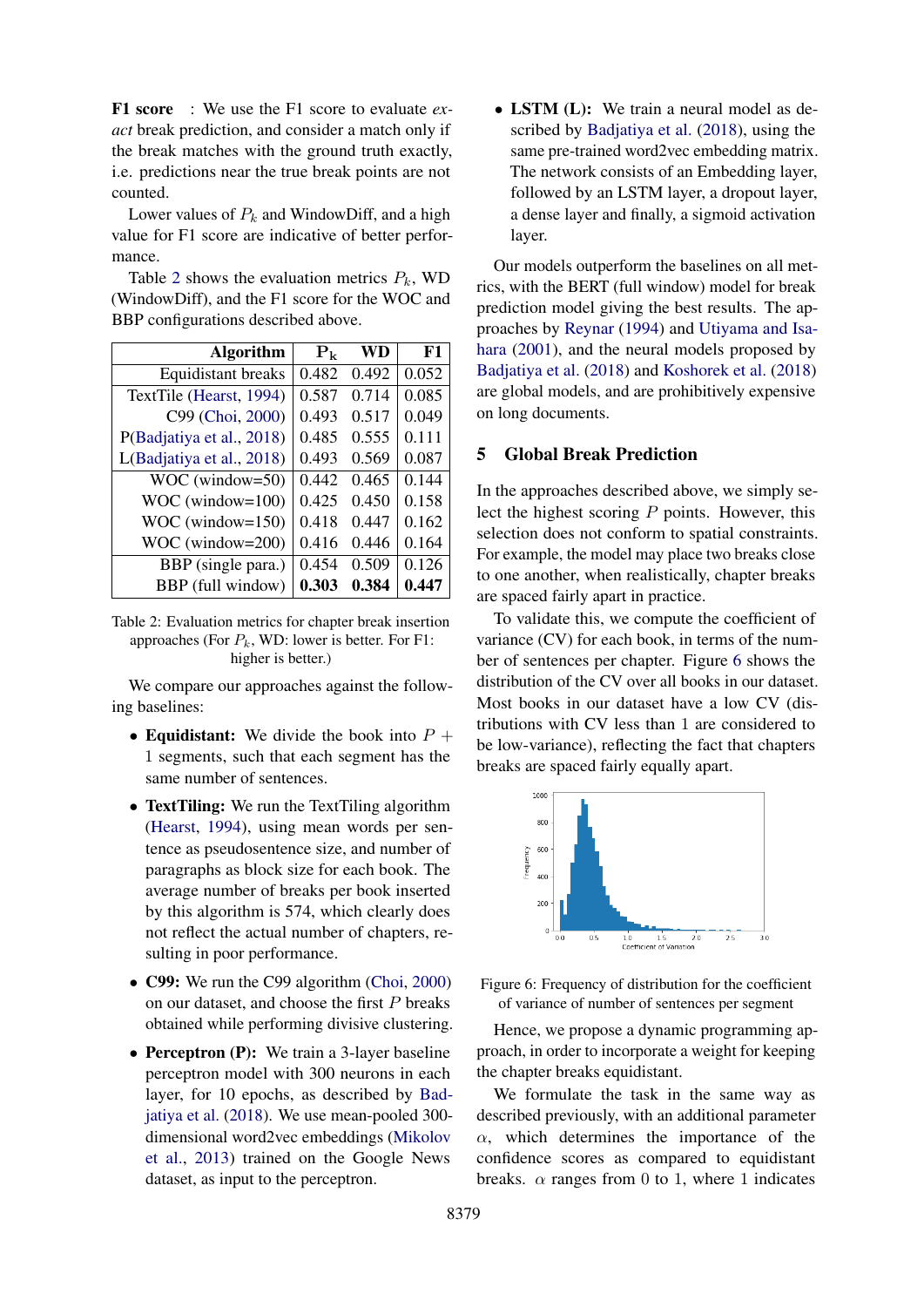that full weight is given to confidence scores, and 0 indicates that full weight is given to keeping the breaks equidistant. We define the cost of inserting a break at point  $n$  and inserting  $k$  breaks in points 0 to  $n - 1$  recursively as:

$$
\mathrm{cost}(n, k) = \min_{i \in [0, n-1]} \left( \mathrm{cost}(i, k-1) + (1-\alpha) \frac{|n-i|}{L} \right) - \alpha \cdot s_n
$$

where  $s_n$  is the confidence score for *n* being a break point, and  $L$  is the ideal chapter length, i.e. number of sentences in each chapter if the book is split into  $P + 1$  equal parts. At each step, we use the break point which results in cost minimization as the next break point, and repeat the recursive call.

# 5.1 Experiments

We apply dynamic programming for global break prediction, to both the approaches described above. We conduct experiments for  $\alpha$  from 0 to 1, with a step increase of 0.2.

#### 5.1.1 WOC

We use the prominences of local minima obtained using WOC, with window sizes 50, 100, 150, and 200 respectively. We apply min-max normalization on the prominences.

<span id="page-7-0"></span>

Figure 7: WindowDiff error metric for WOC

Figure [7](#page-7-0) shows the WindowDiff error metric for the WOC approach, with differing window sizes, for different values of  $\alpha$ . (Note that the window sizes here are in terms of the number of neighboring sentences used to compute density, and not used while calculating the WindowDiff metric.) The figure shows that an increase in window size results in lower error, and for all window sizes,  $\alpha = 0.8$ shows the best performance.

# 5.2 BBP

We use the confidence scores for class 0 obtained using the BERT model. We observe that confidence

scores are clustered close to 0 and 1. Higher confidence scores are of more interest to us, as they are indicative of potential chapter boundaries. Hence, in order to distribute the values closer to 1 further apart, we apply the log function and compute the modified confidence score as  $-\ln(1 - \text{score})/c$ , where  $c$  is a normalizing constant. In practice, we use  $c = 10$  to limit a majority of the values between 0 and 1. We optimize for the best value of alpha independently of this constant.

<span id="page-7-1"></span>

Figure 8: WindowDiff error metric for BBP

Figure [8](#page-7-1) shows the WindowDiff error metric for the BERT-based approach for the single paragraph and full window models respectively. We use thresholds of 0.9 and 0.99 for each of the models, meaning that we consider only those break points with confidence scores above the threshold as potential break point candidates.

The full window model shows the least error at  $\alpha = 0.8$ . Note that a higher threshold of 0.99 shows a performance almost equal to that of 0.9, since a higher threshold means fewer potential break point candidates, and hence a lower runtime. Figures [5a](#page-5-0) and [5b](#page-5-0) depict predictions from the WOC and BBP approaches respectively, with  $\alpha = 0.8$ .

<span id="page-7-2"></span>

| <b>Algorithm</b>       | $P_k$ | WD    | F1    |
|------------------------|-------|-------|-------|
| Best BBP (local)       | 0.303 | 0.384 | 0.447 |
| WOC (window=50)        | 0.443 | 0.456 | 0.144 |
| $WOC$ (window= $100$ ) | 0.426 | 0.440 | 0.158 |
| $WOC$ (window= $150$ ) | 0.421 | 0.434 | 0.162 |
| WOC (window=200)       | 0.420 | 0.433 | 0.164 |
| BBP (single para.)     | 0.441 | 0.455 | 0.128 |
| BBP (full window)      | 0.284 | 0.305 | 0.453 |

Table 3: Metrics for global chapter break insertion

Table [3](#page-7-2) shows the evaluation metrics for global chapter break insertion. The dynamic programming approach consistently improves the WindowDiff and F1 metrics. The BERT model (full window) gives the best performance in terms of all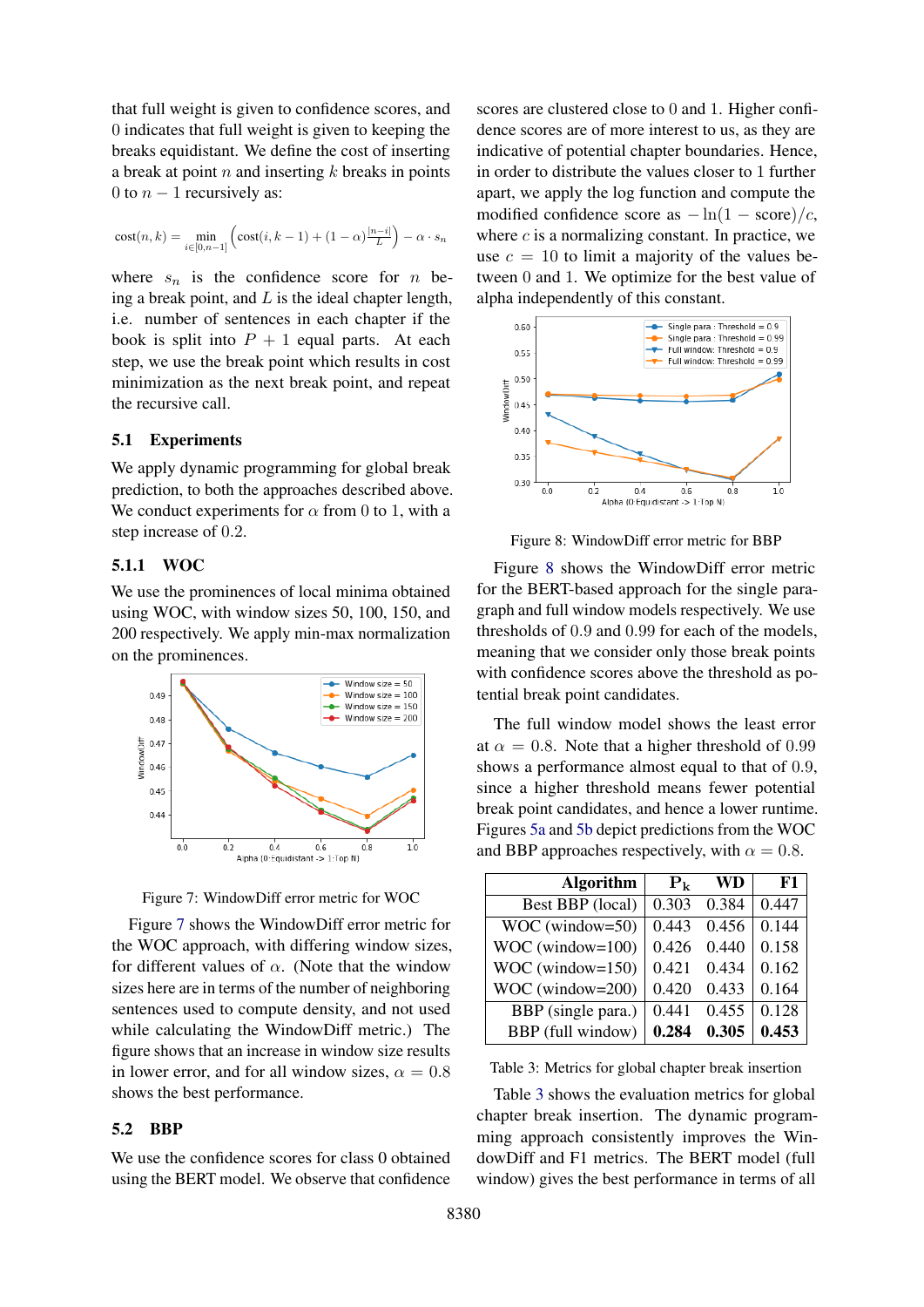<span id="page-8-1"></span>

| <b>Algorithm</b>  |              | MSE MAE | R <sub>2</sub> | Pk   | WD   | F1   |
|-------------------|--------------|---------|----------------|------|------|------|
| Baseline (# sent) | 205.97       | 8.928   | 0.44           |      |      |      |
| $WOC$ (win=50)    | 203.26 8.797 |         | 0.45           | 0.46 | 0.50 | 0.13 |
| $WOC$ (win=100)   | 203.23       | 8.804   | 0.45           | 0.45 | 0.49 | 0.14 |
| $WOC$ (win=150)   | 203.19       | 8.805   | 0.45           | 0.44 | 0.49 | 0.14 |
| $WOC$ (win=200)   | 203.17       | 8.804   | 0.45           | 0.44 | 0.49 | 0.14 |
| BBP $(thr=0.9)$   | 192.22       | 8.366   | 0.48           | 0.33 | 0.38 | 0.41 |
| BBP $(thr=0.99)$  | 188.08       | 8.155   | 0.49           | 0.32 | 0.38 | 0.41 |

Table 4: Evaluation metrics for regression to predict number of chapter breaks in a book (Window size [WOC] and threshold [BBP] denoted in parentheses)

three metrics.

#### 5.3 Estimating the Number of Breaks

The models described above require the number of chapter boundaries to be specified. We now address the independent question of estimating how many chapter breaks to insert.

<span id="page-8-0"></span>

Figure 10: Number of chapter breaks as a function of the number of candidate break points

Figure [10](#page-8-0) shows the number of chapters against the number of break point candidates for both the approaches. The number of local minima in WOC are approximately 20 times the number of chapter breaks, reflecting potential event boundaries within chapters. The number of break point candidates obtained using BERT are approximately 5 times the number of chapter breaks. This can also be seen in Figures [5a](#page-5-0) and [5b.](#page-5-0) Although the BBP model performs better at exact break prediction, the WOC model provides more information in terms of events within chapters.

We now use a regression model to predict the number of breaks, with the number of candidate break points and the total number of sentences in the book, as features. For the number of candidate breaks, we use:

- **WOC:** The total number of local minima
- **BBP:** The number of candidate break points above a certain threshold.



Figure 9: Error distribution over test set using predictions for number of chapters from BBP (threshold=0.99)

We perform experiments on 2,626 books in the test set, so as to keep the results comparable for both the approaches. We perform a train-test split of 67-33%. We predict the number of chapter breaks using this regression, and further evaluate global break prediction with  $\alpha = 0.8$ .

Table [4](#page-8-1) shows the evaluation metrics on the test set, for regression using the models described above. The full-window BERT model shows the best performance in predicting the number of chapter breaks as well as break locations. Figure [9](#page-8-1) shows the error distribution over the test set for the best performing model.

# 6 Conclusion and Future Work

We build a chapter segmentation dataset resource consisting of 9,126 English fiction novels, using a hybrid approach combining neural inference and regular expression-based rule matching. We achieve and F1 score of 0.77 on this task. Further, we use this dataset, remove structural cues, and address the task of predicting chapter boundaries. We present two methods for chapter segmentation. Our supervised approach achieves the best performance in exact break prediction, while our unsupervised approach provides information about potential subchapter break points.

Our work opens up avenues for further research in text segmentation, with potential applications in summarization and discourse analysis. Potential future work includes combining the neural and cut-based approaches into a stronger method. Finally, it would be interesting to do a deeper dive into variations of author strategies in chapterization, focusing more intently on books with large numbers of short chapters as being more reflective of episode boundaries.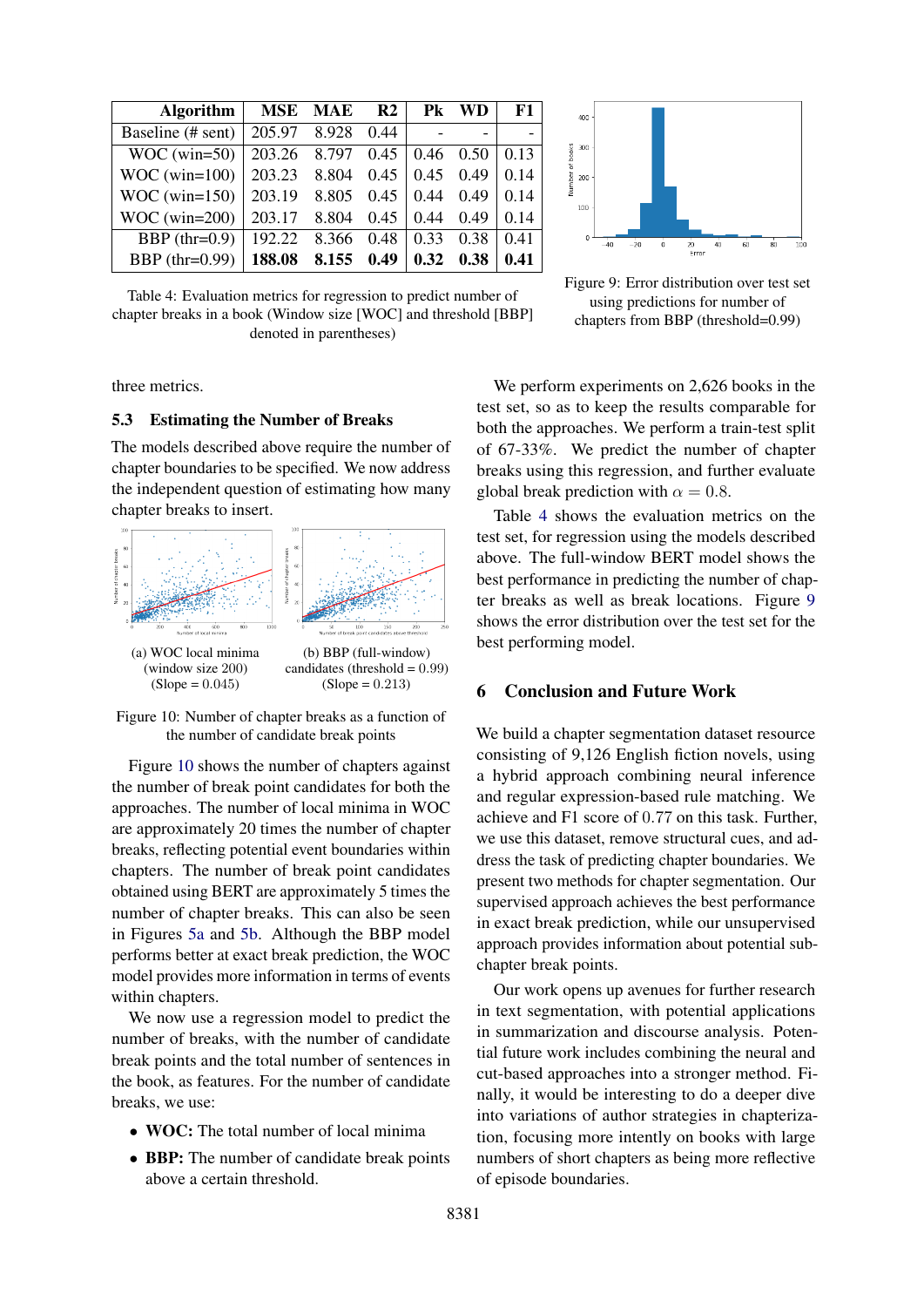### Acknowledgments

We thank the anonymous reviewers for their helpful feedback. This work was partially supported by NSF grants IIS-1926751, IIS-1927227, and IIS-1546113.

### References

- <span id="page-9-15"></span>Alexander A Alemi and Paul Ginsparg. 2015. Text Segmentation based on Semantic Word Embeddings. *arXiv preprint arXiv:1503.05543*.
- <span id="page-9-18"></span>Pinkesh Badjatiya, Litton J Kurisinkel, Manish Gupta, and Vasudeva Varma. 2018. Attention-based neural text segmentation. In *European Conference on Information Retrieval*, pages 180–193. Springer.
- <span id="page-9-11"></span>Regina Barzilay and Igor Malioutov. 2006. Minimum Cut Model for Spoken Lecture Segmentation. In *In Proceedings of the Annual Meeting of the Association for Computational Linguistics (COLING-ACL 2006*. Citeseer.
- <span id="page-9-1"></span>Doug Beeferman, Adam Berger, and John Lafferty. 1999. Statistical Models for Text Segmentation. *Machine learning*, 34(1-3):177–210.
- <span id="page-9-9"></span>Freddy YY Choi. 2000. Advances in Domain Independent Linear Text Segmentation. *arXiv preprint cs/0003083*.
- <span id="page-9-10"></span>Freddy YY Choi, Peter Wiemer-Hastings, and Johanna D Moore. 2001. Latent Semantic Analysis for Text Segmentation. In *Proceedings of the 2001 conference on empirical methods in natural language processing*.
- <span id="page-9-7"></span>Hervé Déjean and Jean-Luc Meunier. 2005. Structuring Documents According to Their Table of Contents. In *Proceedings of the 2005 ACM symposium on Document engineering*, pages 2–9.
- <span id="page-9-8"></span>Hervé Déjean and Jean-Luc Meunier. 2009. On tables of contents and how to recognize them. *International Journal of Document Analysis and Recognition (IJDAR)*, 12(1):1–20.
- <span id="page-9-4"></span>Jacob Devlin, Ming-Wei Chang, Kenton Lee, and Kristina Toutanova. 2019. [BERT: Pre-training of](https://doi.org/10.18653/v1/N19-1423) [deep bidirectional transformers for language under](https://doi.org/10.18653/v1/N19-1423)[standing.](https://doi.org/10.18653/v1/N19-1423) In *Proceedings of the 2019 Conference of the North American Chapter of the Association for Computational Linguistics: Human Language Technologies, Volume 1 (Long and Short Papers)*, pages 4171–4186, Minneapolis, Minnesota. Association for Computational Linguistics.
- <span id="page-9-6"></span>Antoine Doucet, Gabriella Kazai, Sebastian Colutto, and Günter Mühlberger. 2013. Overview of the IC-DAR 2013 Competition on Book Structure Extraction. In *2013 12th International Conference on Document Analysis and Recognition*, pages 1438–1443. IEEE.
- <span id="page-9-13"></span>Jacob Eisenstein. 2009. Hierarchical Text Segmentation from Multi-scale Lexical Cohesion. In *Proceedings of Human Language Technologies: The 2009 Annual Conference of the North American Chapter of the Association for Computational Linguistics*, pages 353–361.
- <span id="page-9-12"></span>Jacob Eisenstein and Regina Barzilay. 2008. Bayesian Unsupervised Topic Segmentation. In *Proceedings of the 2008 Conference on Empirical Methods in Natural Language Processing*, pages 334–343.
- <span id="page-9-16"></span>Goran Glavaš, Federico Nanni, and Simone Paolo Ponzetto. 2016. Unsupervised Text Segmentation using Semantic Relatedness Graphs. Association for Computational Linguistics.
- <span id="page-9-3"></span>Project Gutenberg. n.d. <www.gutenberg.org>. Accessed: May 2020.
- <span id="page-9-0"></span>Marti A Hearst. 1994. Multi-Paragraph Segmentation of Expository Text. In *Proceedings of the 32nd annual meeting on Association for Computational Linguistics*, pages 9–16. Association for Computational Linguistics.
- <span id="page-9-2"></span>Shafiq Joty, Giuseppe Carenini, Raymond Ng, and Gabriel Murray. 2019. [Discourse analysis and its ap](https://doi.org/10.18653/v1/P19-4003)[plications.](https://doi.org/10.18653/v1/P19-4003) In *Proceedings of the 57th Annual Meeting of the Association for Computational Linguistics: Tutorial Abstracts*, pages 12–17, Florence, Italy. Association for Computational Linguistics.
- <span id="page-9-14"></span>Anna Kazantseva and Stan Szpakowicz. 2011. Linear Text Segmentation using Affinity Propagation. In *Proceedings of the Conference on Empirical Methods in Natural Language Processing*, pages 284– 293. Association for Computational Linguistics.
- <span id="page-9-17"></span>Omri Koshorek, Adir Cohen, Noam Mor, Michael Rotman, and Jonathan Berant. 2018. Text Segmentation as a Supervised Learning Task. *arXiv preprint arXiv:1803.09337*.
- <span id="page-9-19"></span>Christopher D. Manning, Mihai Surdeanu, John Bauer, Jenny Finkel, Steven J. Bethard, and David Mc-Closky. 2014. [The Stanford CoreNLP natural lan](http://www.aclweb.org/anthology/P/P14/P14-5010)[guage processing toolkit.](http://www.aclweb.org/anthology/P/P14/P14-5010) In *Association for Computational Linguistics (ACL) System Demonstrations*, pages 55–60.
- <span id="page-9-5"></span>Lara McConnaughey, Jennifer Dai, and David Bamman. 2017. The Labeled Segmentation of Printed Books. In *Proceedings of the 2017 Conference on Empirical Methods in Natural Language Processing*, pages 737–747.
- <span id="page-9-21"></span>Tomas Mikolov, Ilya Sutskever, Kai Chen, Greg S Corrado, and Jeff Dean. 2013. Distributed representations of words and phrases and their compositionality. In *Advances in neural information processing systems*, pages 3111–3119.
- <span id="page-9-20"></span>Lev Pevzner and Marti A Hearst. 2002. A Critique and Improvement of an Evaluation Metric for Text Segmentation. *Computational Linguistics*, 28(1):19– 36.